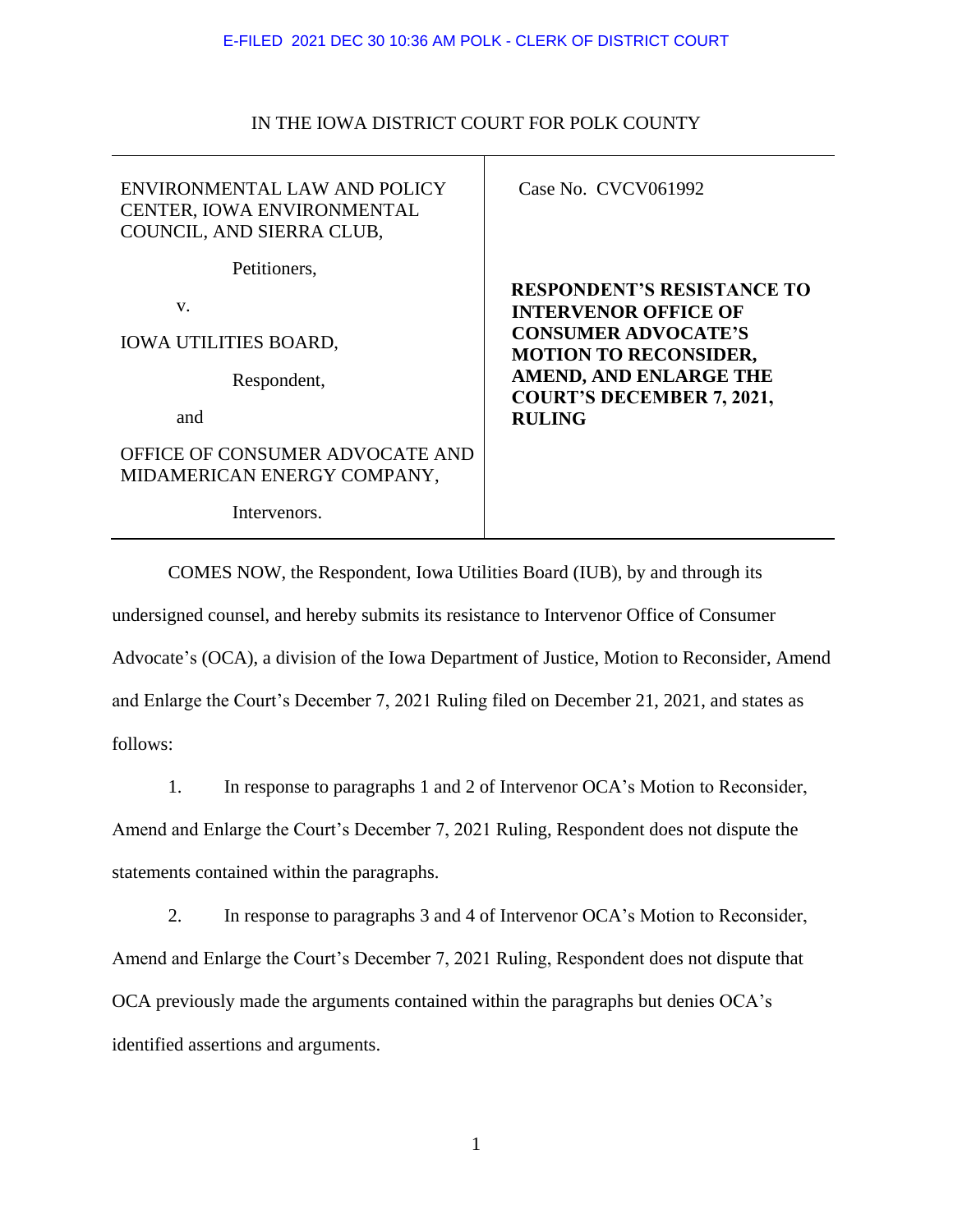#### E-FILED 2021 DEC 30 10:36 AM POLK - CLERK OF DISTRICT COURT

3. In response to paragraph 5 of Intervenor's Motion to Reconsider, Amend and Enlarge the Court's December 7, 2021 Ruling, Respondent denies the identified assertions contained within paragraph 5. OCA is incorrect in its statement that the Ruling lacks any contemplation that an Emissions Plan and Budget (EPB), required by Iowa Code § 476.6(19), be a collaborative effort and conducted as a contested case proceeding. The Ruling identifies the non-unanimous settlement agreement between MidAmerican and OCA, describes why the IUB did not approve the settlement agreement, and identifies that the IUB opened Docket No. SPU-2021-0003 in order to analyze the issues of least-cost alternatives and coal plant retirements raised by the Petitioners as well as Intervenor OCA. Ruling at 4-5, 13.

Additionally, the Ruling correctly identifies that the plain language of Iowa Code § 476.6(19) does not contain references to either "reasonable alternatives," "least cost options," or a "cost benefit analysis" or any statutory requirement that MidAmerican discuss alternative methods of complying with emissions regulations and retiring coal-fueled generating units for least-cost alternative options in its EPB filings. As such, the Court confirms the IUB's conclusions that evidence regarding least-cost options for emissions controls was outside the scope of an EPB proceeding and there were no remaining material facts about MidAmerican's EPB that were in dispute. Ruling at 9-11.

4. In response to paragraph 6 of Intervenor's Motion to Reconsider, Amend and Enlarge the Court's December 7, 2021 Ruling, Respondent denies the identified assertions contained within paragraph 6 although it supports the caselaw citations and their corresponding legal propositions.

Furthermore, OCA incorrectly asserts that the Court's interpretation of the statute results in excluding OCA from the EPB process. As a party to the EPB proceedings, OCA can and did

2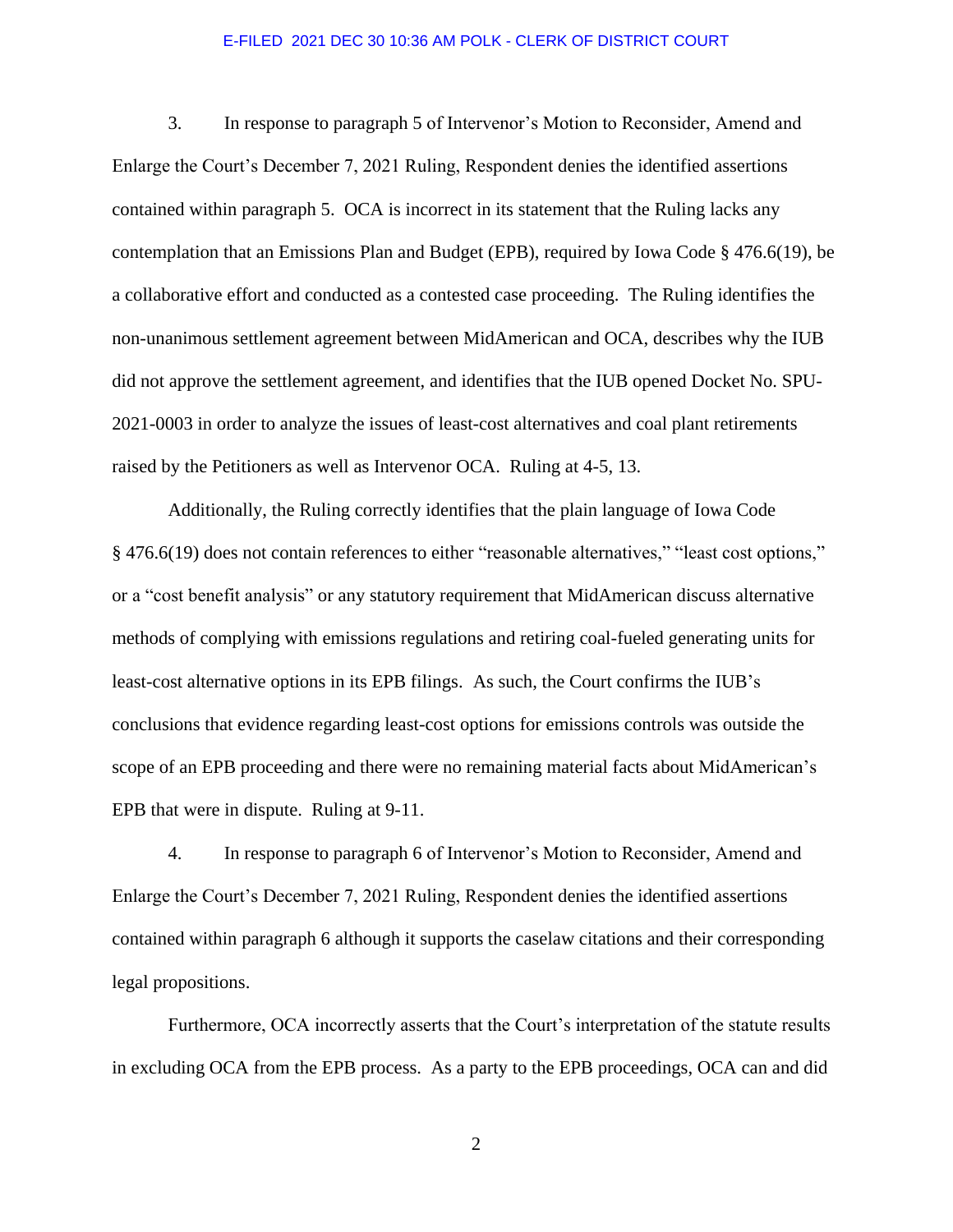#### E-FILED 2021 DEC 30 10:36 AM POLK - CLERK OF DISTRICT COURT

present evidence, challenge the evidence and assertions of the utility, engage in discovery and otherwise fully participate in the contested case. The Court simply finds that OCA cannot expand the statutory requirements to mandate a utility to review other compliance options not proposed in its EPB. Ruling at 9-11.

5. In response to paragraph 7 of Intervenor's Motion to Reconsider, Amend and

Enlarge the Court's December 7, 2021 Ruling, Respondent requests the Court deny OCA's

request to reconsider, amend and enlarge its December 7, 2021 ruling.

### **CONCLUSION**

The Respondent requests that this Court deny Intervenor Office of Consumer Advocate's

Motion to Reconsider, Amend and Enlarge the Court's December 7, 2021 Ruling.

Dated this 30th day of December, 2021.

Respectfully submitted,

/s/ Jon Tack

Jon Tack (AT0007738) 1375 East Court Avenue Des Moines, Iowa 50319-0069 Telephone: (515) 725-7330 Facsimile: (515) 725-7398 Email: [jon.tack@iub.iowa.gov](mailto:jon.tack@iub.iowa.gov)

/s/ Matthew Oetker Matthew Oetker (ATAT0005843) 1375 East Court Avenue Des Moines, Iowa 50319-0069

Telephone: (515) 725-7349 Facsimile: (515) 725-7398 Email: matthew.Oetker@iub.iowa.gov

/s/ Kim Snitker Kim R. Snitker (AT0007336) 1375 East Court Avenue Des Moines, Iowa 50319-0069 Telephone: (515) 725-0552 Facsimile: (515) 725-7398 Email: kim.snitker@iub.iowa.gov

3